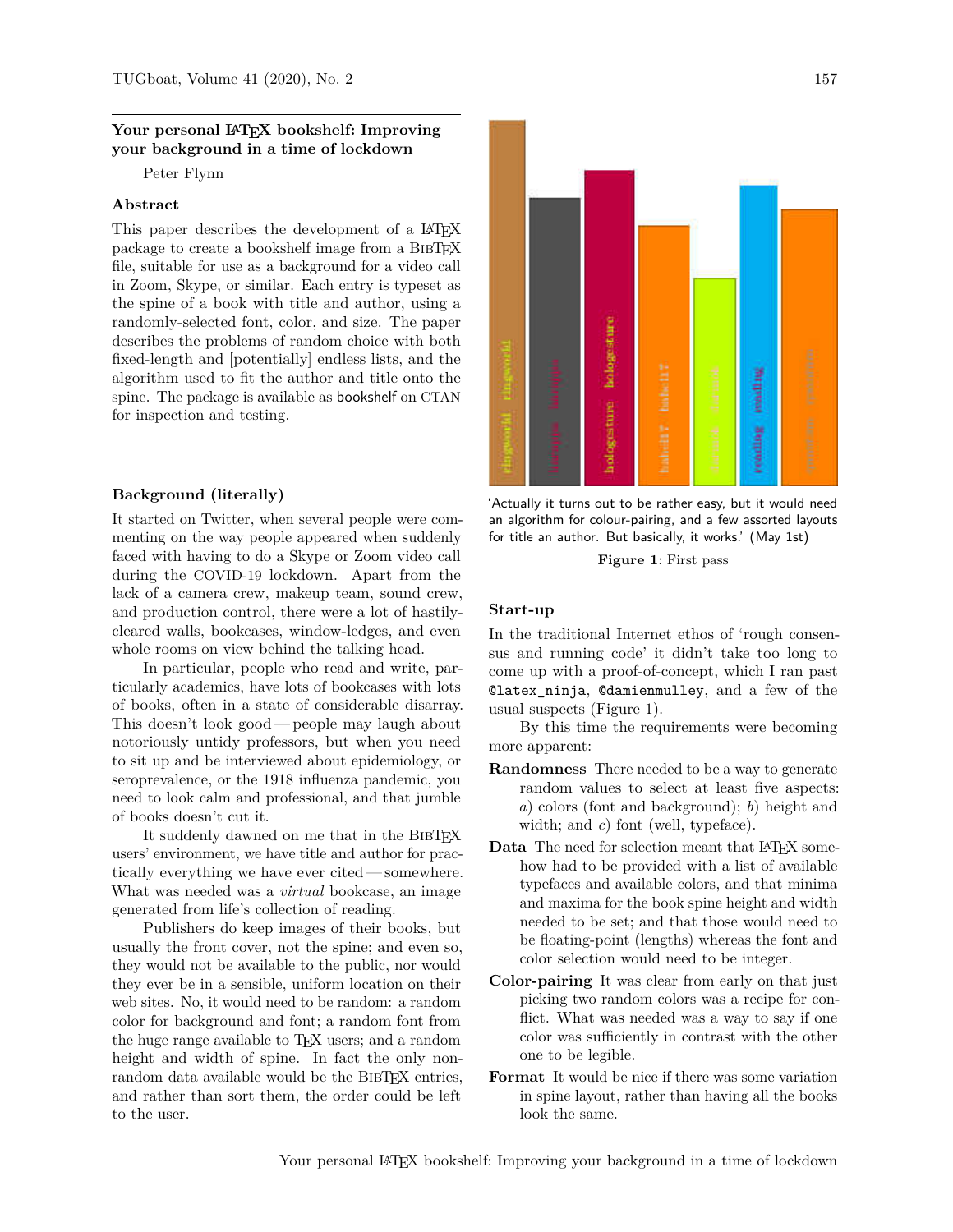The randomness was easily fixed with Donald Arseneau's wonderful random package, which can generate both random integers and random dimensions.

However, if this was to deal with anyone's Bib-TEX files, some way to deal with character encodings would be needed, some way to overcome the assorted weirdnesses of old *bibtex* .bst files, and some way to choose from the user's installed fonts. That most useful of devices, Occam's Razor, was employed: UTF-8 only, X<sub>H</sub>L<sup>AT</sup>EX only, using biblatex and *biber*. I've been using this method for a couple of years now, and while I'm aware of the need for more development, it works for me, and the time has probably come to put the old .bst system out to grass.

## **Implementation**

A shell script was created that extracted all entry keys from the user's BibTEX file and formatted each as a command to call the \makebook command, which the class defines to handle one entry. This can be \input by the user's document.

```
cat "$BIBFILE" |\
    grep '^@' |\
    grep -viE '(@Preamble|@String)' |\
    awk -F\{ '{print $2}' |\
    awk -F, '{print "\\makebook{" $1 "}%"}' \
      >entries.tex
```
That left basically three main actions: pick a font, pick the colors, and size the spine.

Font selection L<sup>AT</sup>EX has no way to create a list of installed fonts. Operating systems provide this information, so an external preprocessor was going to be needed. A T<sub>F</sub>X \ifcase structure was considered, but the number of installed fonts on many systems would be too large. The method chosen was to create a set of files numbered 1.tex, 2.tex, etc., in a subdirectory, each one containing a font selection command. The numbering is easily scripted on Unix-like systems (including GNU/Linux and Apple macOS) by using *fc-list* and the standard text utilities to create the files, simply numbered in order of occurrence.

The final action is to place a command setting the maximum bound for the random choice into another file that gets \input. Selection can then be done with **\setrannum** between 1 and the maximum, and then using \input to execute the font selection.

**Colors** In the case of colors, there is again a theoretical infinity of choice. However, practicality suggested one of the named palettes in the xcolor package, and svgnames was chosen as a representative sample. It also had the advantage of being small enough to be instantiated as an \ifcase structure. Extending the script was straightforward to extract the color names from svgnam.def and write the **\ifcase** into a file that can be \input. As with font selection, \setrannum is used to pick a number to apply to the \ifcase for the background, and again for the foreground.

**Height and width** Random dimensions sounded fine, but needed taming: for any given length of title and author, a certain amount of space is needed. In LATEX, this tends to be like the choice of column type in a tabular environment: left, right, and center only handle single lines of data: for longer data you need a paragraphic cell. So long titles need to be allowed to wrap naturally in a \vbox, whereas shorter ones don't, so this is going to affect how much width and height is needed. The starting-point was a height and width set with \setrandimen between 5–20mm wide and 70–110mm high.

In addition, an alternative layout was created: author name across the top, rather than run-in with the title. The sizing algorithm was therefore:

- 1. an author name shorter than the randomlychosen width of the spine would be typeset horizontally across the width of the spine, at the top, and its height deducted from the randomlychosen height of the spine;
- 2. measure the width of the typeset title (or the title and author, joined by an em dash);
- 3. if the result was longer than the available height, typeset the title (and author, if needed) into a box of width at the available height in raggedright mode so that it will run naturally to as many lines as needed;
- 4. measure the height of that box and if necessary increase the chosen width of the spine to accommodate it.

Theoretically you could then cycle round and see those that affected the choice of where the author was typeset, but this was felt to be a step too far for an initial solution.

## **Adjustments**

One immediate problem was known — colour clash or brightness and contrast in pairing — but its effect was not apparent until a large bookshelf was created. A workable solution is due to Nir Dobovizki [1], which proposes the formula

brightness = 
$$
\sqrt{.241r^2 + .691g^2 + .068b^2}
$$

where  $r, g$ , and  $b$  are the red, green, and blue values expressed as integers between 0 and 255.

Code to compute this was added to the script so that color selection and brightness selection could